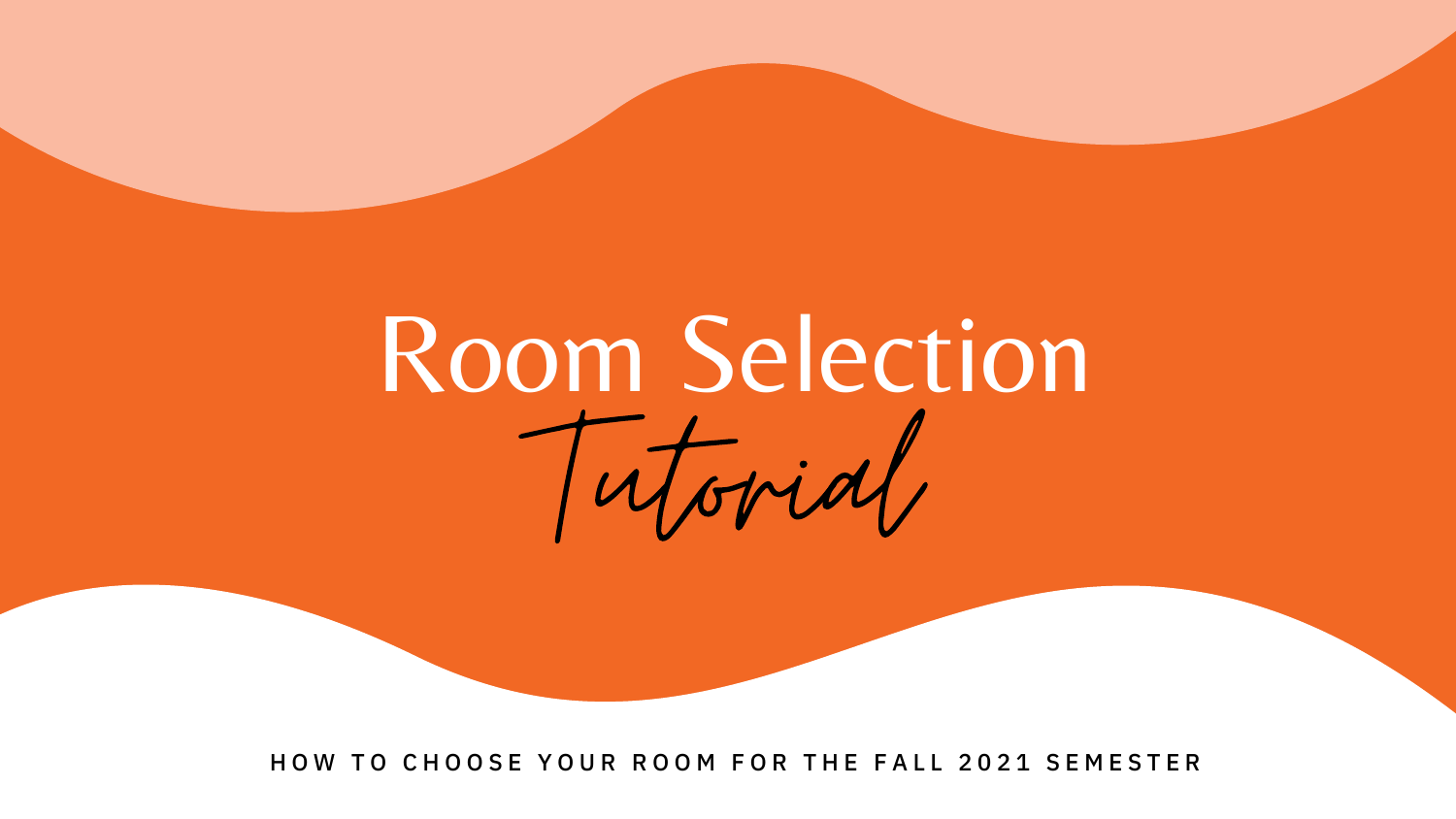

**Start times will be e-mailed one day prior to your start time. You can also view your start time by logging on to your MyHousing page one day prior to your room selection.**

**For the room selection schedule, visit: [https://www.fredonia.edu/student](https://www.fredonia.edu/student-life/residence-life/roomselection)life/residence-life/roomselection**

**If you don't have a start time one day prior to your selection day, please contact [reslife@fredonia.edu](mailto:reslife@fredonia.edu) as soon as possible!**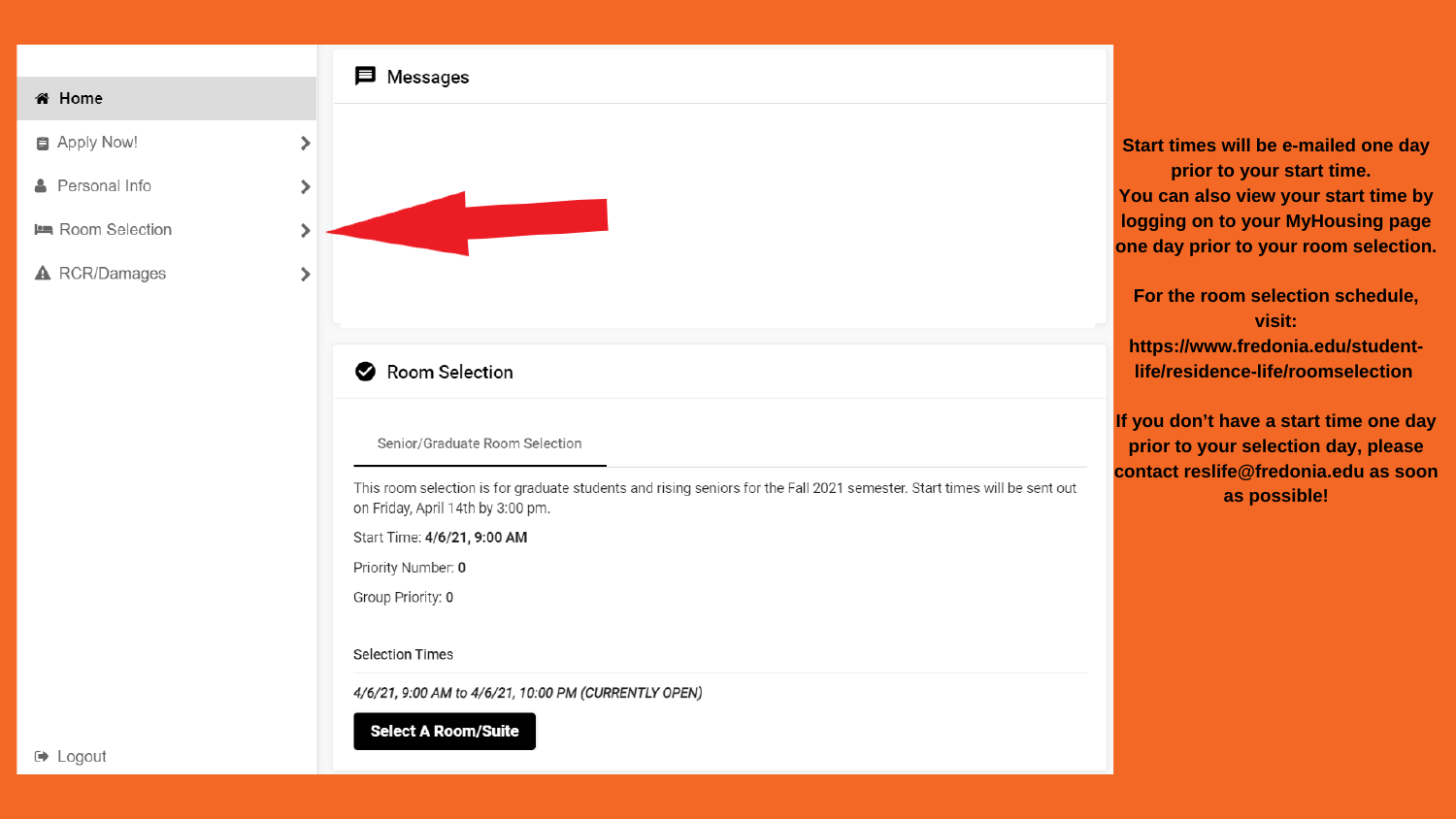## When you are ready to select your room (pictures to follow on separate slides)Log into MyHousing  $\bullet$ Click "Room Selection" Then click "Select a Room/Suite"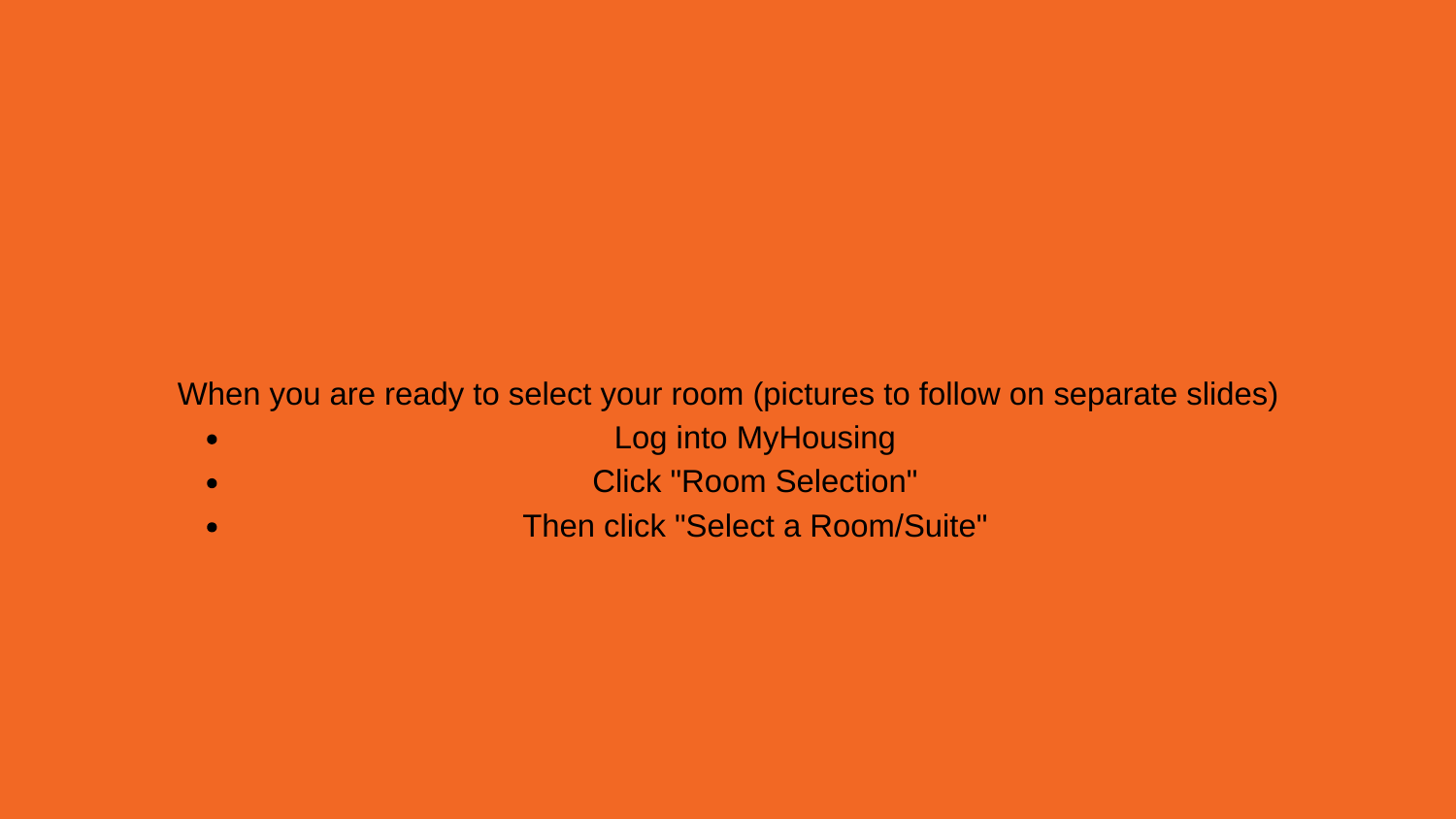This is what page will pop up after you click "Select Room/Suite".

A copy of the license is listed and then you can see who you will be selecting for. Then scroll down a bit.

|   | FREDONIA<br><b>RESIDENCE LIFE</b> |   | X                                                                                                                                                                                                                                                                                                             |
|---|-----------------------------------|---|---------------------------------------------------------------------------------------------------------------------------------------------------------------------------------------------------------------------------------------------------------------------------------------------------------------|
|   | ≺                                 | × |                                                                                                                                                                                                                                                                                                               |
|   | Room Selection                    |   | <b>Your Room Selection</b>                                                                                                                                                                                                                                                                                    |
| E | <b>Select Roommates</b>           |   | You are now eligible to select a room in t<br>You have until 4/6/2021 at 10:00 PM (US                                                                                                                                                                                                                         |
|   | Select a Room/Suite               |   | The license between the State Un<br>"university," and the student subm<br>indicates agreement with the polic<br>handbook. This license is for the<br>as long as the student is registere<br>years post-high school, regardless<br><u>registered permanent address is v</u><br>\$350.00 for APPROVED terminati |
|   |                                   |   | For the purpose of stating the und<br>responsibilities for a room at the u<br>2022 for occupancy by the studen                                                                                                                                                                                                |
|   |                                   |   | Basic information upon which this                                                                                                                                                                                                                                                                             |
|   |                                   |   | <b>Deposit Required: \$50.00 to be</b>                                                                                                                                                                                                                                                                        |
|   |                                   |   | <b>Refund of Deposit:</b> All refunds n<br>or within 30 days of acceptance, v                                                                                                                                                                                                                                 |
|   |                                   |   | Basic Room Rates*: (all rates are<br>University of New York. The licen                                                                                                                                                                                                                                        |
|   |                                   |   |                                                                                                                                                                                                                                                                                                               |
|   |                                   |   | Roommate Group (1)                                                                                                                                                                                                                                                                                            |
|   |                                   |   | Name                                                                                                                                                                                                                                                                                                          |

the 'Senior/Graduate Room Selection' process. S/Eastern).

iiversity of New York at Fredonia, hereinafter referred to as the itting the online application. Submission of the online application cies and procedures outlined in the license as well as the student entire academic year and cannot be cancelled during this period ed, regardless of class standing. All students in their first two s of credits earned, are required to live on campus unless their within a 50 mile radius of the campus. NOTE: There is a fee of ion of this license.

lerstanding between the parties with respect to the charges and iniversity operated housing facilities for the academic year 2021-

license is based as follows:

paid upon acceptance or at the time of room selection.

must be requested in writing to <u>reslife@fredonia.edu</u> by July 1<sup>st</sup>. whichever is later.

subject to change by action of the Board of Trustees of the State ise is for both fall and spring semesters.)

 $\sim$ 

**Student Number** 

F0123567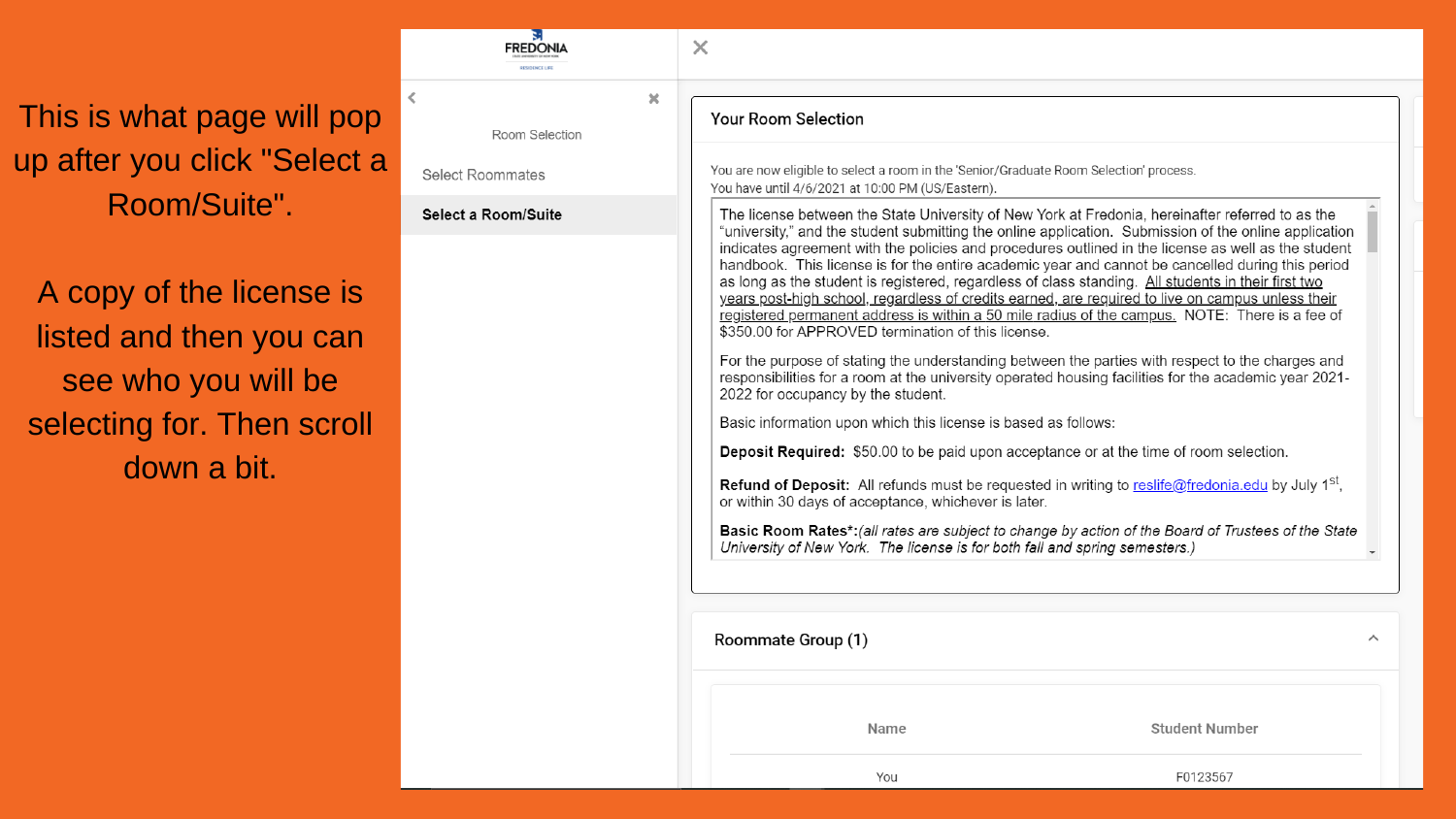|                         | × |                    |
|-------------------------|---|--------------------|
| Room Selection          |   |                    |
| <b>Select Roommates</b> |   | Roommate Group (1) |
| Select a Room/Suite     |   |                    |

| Name | <b>Student Number</b> |
|------|-----------------------|
| You  | F0123567              |
|      |                       |

#### Select from Room List

|                               | Hall<br>(no filter)<br>Hall |
|-------------------------------|-----------------------------|
| Room Type                     | Room Type<br>(no filter)    |
|                               | Floor<br>Floor              |
| <b>Search Available Rooms</b> |                             |



Select the box that says "Select from Room List".

From here, you can search for a certain building, room type, or floor.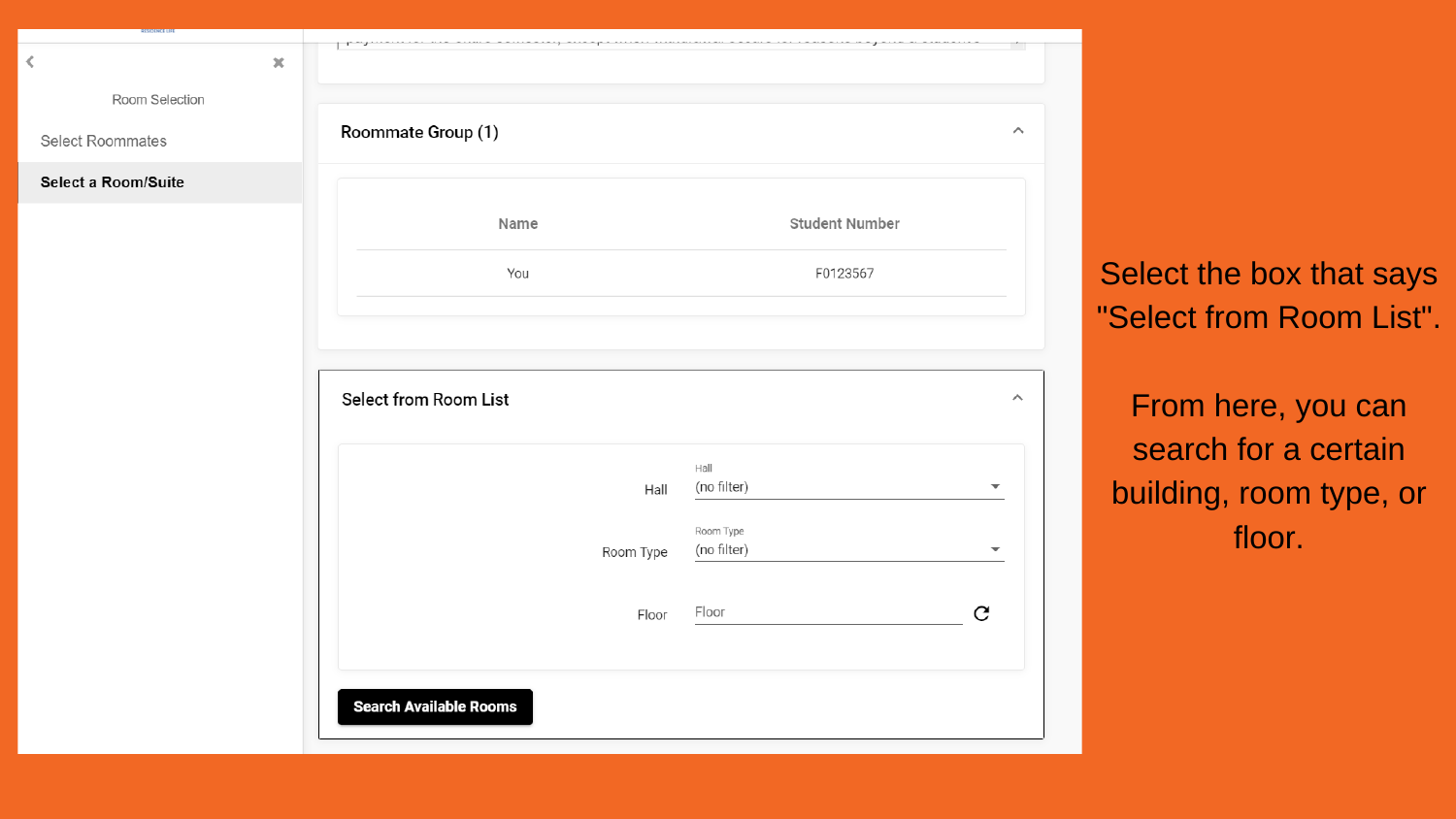### Available Rooms: (72)

## Disney Hall - C101A

Room Type: Standard Double Spots: 2 Suite: Disney 101 Spots: 3 Rate: \$3900 [Term]

**View Floor Plan** 

#### **Select Room/Suite**

Disney Hall - C101B

Room Type: Standard Single Spots: 1 Suite: Disney 101 Spots: 3 Rate: \$4300 [Term]

**View Floor Plan** 

**Select Room/Suite** 

Once you have searched for your criteria, a list of available rooms will pop up.

Please note, if a room is not showing up - that means it isn't available.

If a room says standard double - that room is for TWO people and someone else can place themselves in that other bed.

 $\sim$ 

**these rooms are just an example and do not represent what will be avaialble during room selection**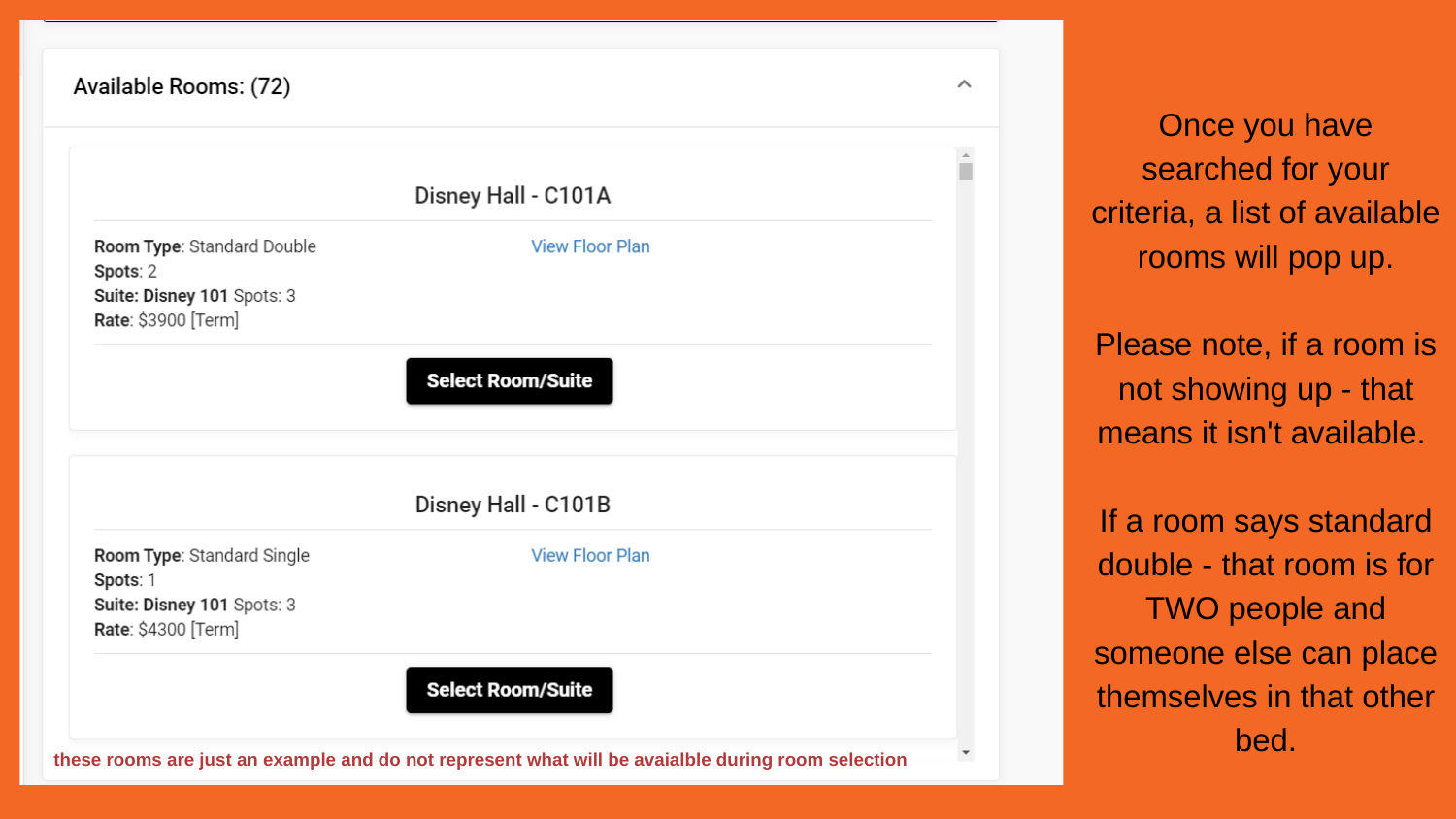Once you select the room you wish to occupy, you will be able to place yourself in either Bed A or Bed B, there is no difference in beds!

If you have selected a roommate, you are able to pull your confirmed roommate into the room. You will only be able to pull the roommate in with you if they have confirmed the request. The roommate with the earlier start time can log on and pick for both students (even if it is on a different day).



# **MAKE SURE TO SUBMIT ROOM SELECTION!**